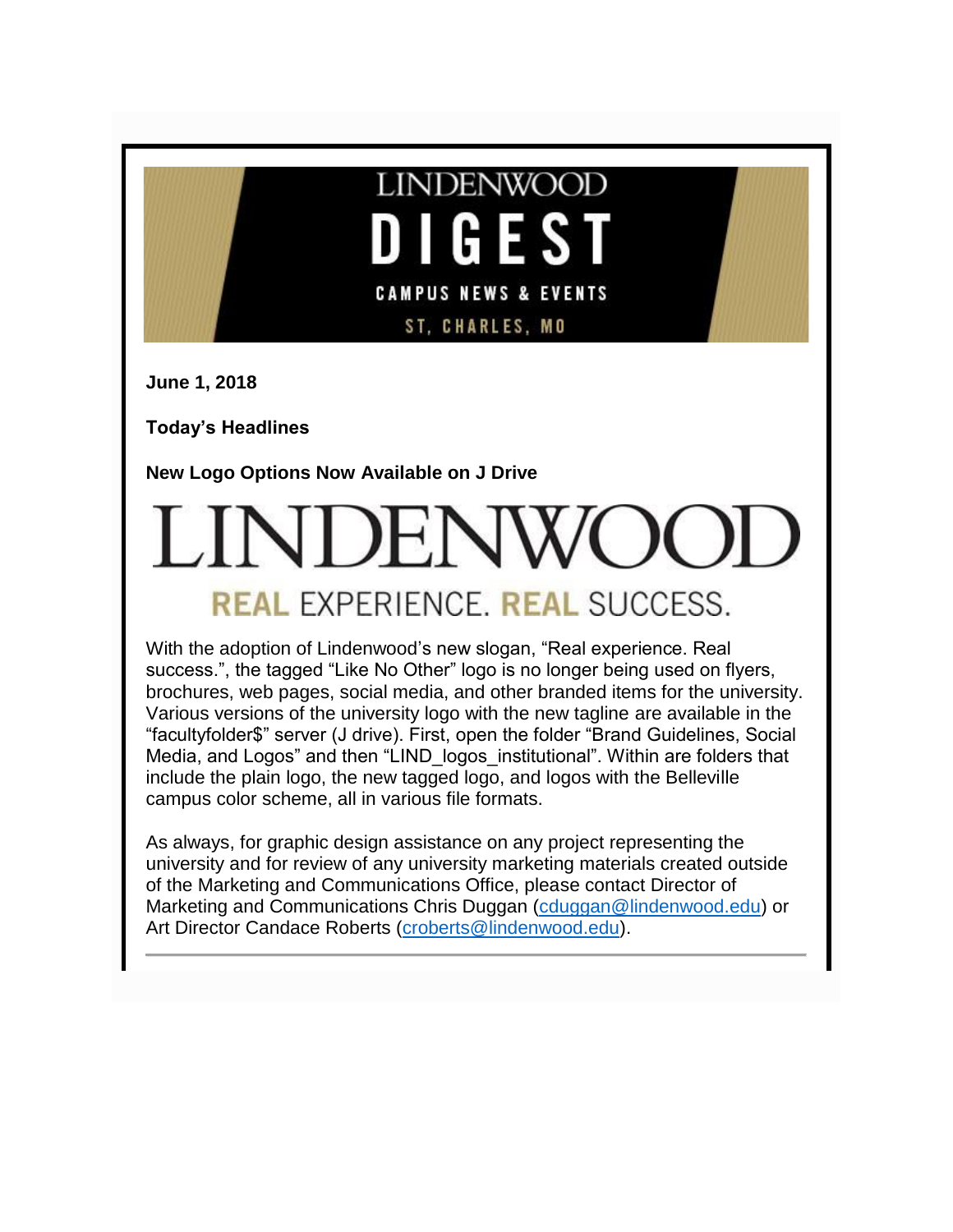# **New Issue of The Lindenwood Review Now Available**

Issue 8 of The Lindenwood Review literary journal is now available.

This issue includes the winners of our Chapter One contest, along with short stories, personal essays, and poetry from writers in the US, Canada, and England.

Faculty and staff who would like a copy can email Beth Mead at [bmead@lindenwood.edu.](mailto:bmead@lindenwood.edu) Issue 8 details are available [HERE.](http://www.lindenwood.edu/academics/beyond-the-classroom/publications/the-lindenwood-review/issue-8-2018/)

# **Teacher Institute Workshop**

The Schools of Humanities and Education and *The Confluence* are teaming up to offer ["Teaching Through Missouri Documents,](http://felix.lindenwood.edu/newsletter/2018_06/historyworkshop.pdf)" a one-day teacher workshop



on June 29. The workshop offers presentations from both teachers and educators in public institutions about ways to use regional materials in classrooms. It's especially interesting to educators in social studies and the language arts. Included in the workshop will be an overview of the new "Tools for Teachers" on *The Confuence* website. To register, go to [https://tinyurl.com/LU-History.](https://tinyurl.com/LU-History) The cost is \$15, but there are discounts for Lindenwood graduates and students.

**Athletic Performance Staff Invites You to "Power Hour"**



The Athletic Performance Staff would like to invite you to our inaugural summer "Power Hour!" The sessions include training with coaches, staff, and faculty at the Fitness Center starting June 4, and running each Tuesday and Thursday from 11 a.m. to noon.

The purpose of the Power Hour is to have fun training and encouraging each other while bringing people together from different departments to help build community and foster supportive relationships throughout the university.

If successful, we would like to continue this program during the school year. This will also give our coaches, staff, and faculty an opportunity to get in front of the student-athletes in a unique way to help build rapport and support with each other as well.

We will accommodate for any needed modifications and fitness levels.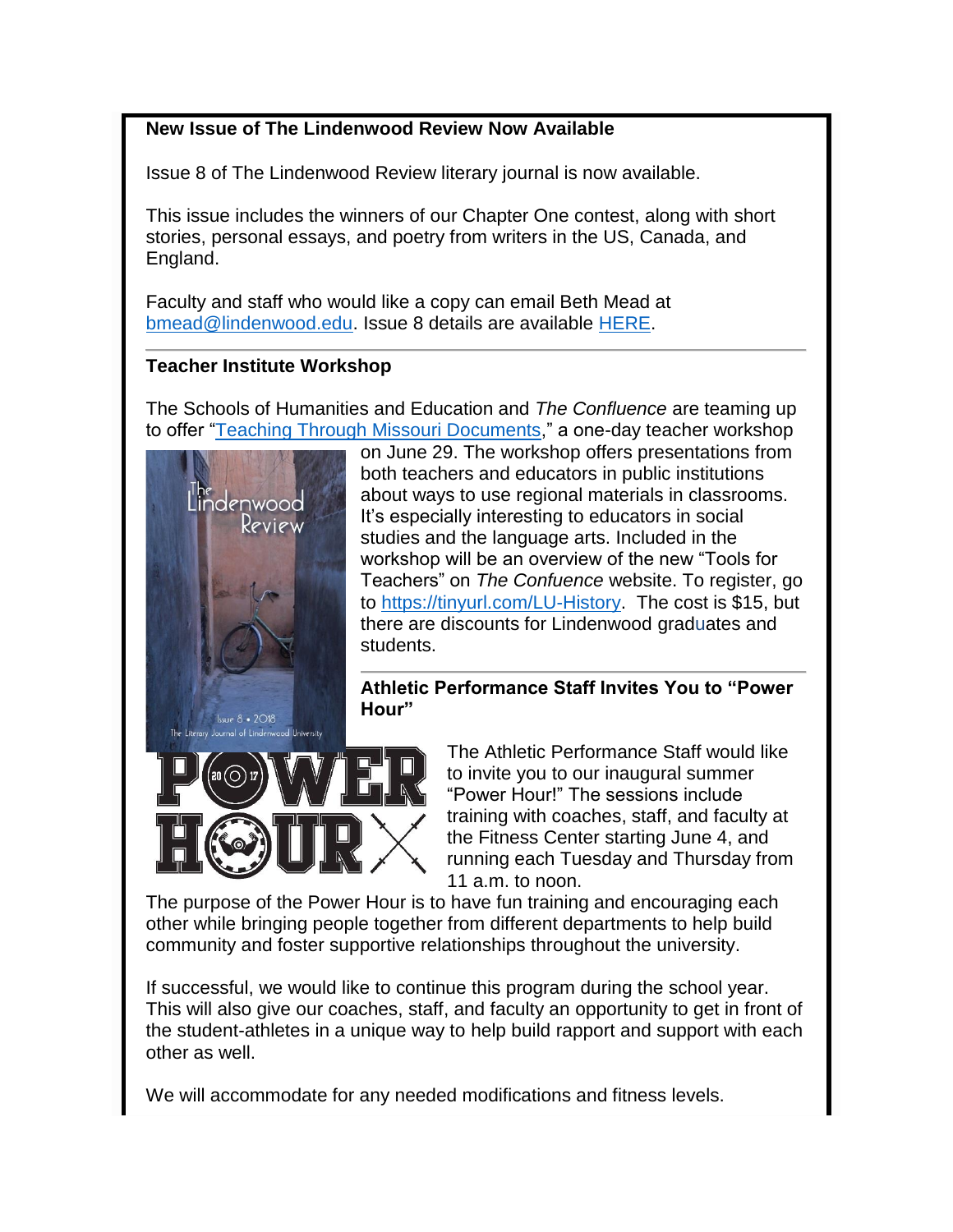Please email Travis Pelletier at [tpelletier@lindwenwood.edu](mailto:tpelletier@lindwenwood.edu) or Andrea Collier at [acollier@lindenwood.edu](mailto:acollier@lindenwood.edu) with any questions.

#### **Lindenwood Wins Second Straight Women's Sevens Title; De Freitas Named MVP**

After the Lady Lions won their first ever 15's title two weeks earlier, they accomplished a difficult feat by also claiming the USA Rugby Collegiate Sevens Championship with a 20-0 win over Penn State May 20 at Infinity Stadium in Glendale, Colorado. Sophomore [Caring De Freitas](http://lindenwoodlionssls.com/roster.aspx?rp_id=10965) was named the Most Valuable Player for her standout performance during the tournament. Link to full story: [Read more](http://lindenwoodlionssls.com/news/2018/5/21/womens-rugby-lindenwood-wins-second-straight-womens-sevens-title-de-freitas-named-mvp.aspx?path=wrugby)

#### **Lions Repeat as Collegiate Sevens Champions**

With a 26-12 victory over California in the finals, the Lions repeated as champions at the 2018 USA Rugby College Sevens National Championships May 19 at Infinity Park in Glendale, Colorado. [Read more](http://lindenwoodlionssls.com/news/2018/5/21/mens-rugby-lions-repeat-as-collegiate-sevens-champions.aspx?path=mrugby)

#### **Elmes Articles Accepted for Publication**

Melissa Ridley Elmes, assistant professor of English, has had two articles accepted for publication in peer-reviewed journals this spring. The first, "Compassion and Benignytee: A Reassessment of the Relationship Between Canacee and the Falcon in Geoffrey Chaucer's *Squire's Tale*" will appear in *Medieval Feminist Forum*. "Public Displays of Affliction: Women's Wounds in Sir Thomas Malory's *Morte Darthur"* has been accepted for publication in *Modern Philology*. In addition, her article "Conduct and Character: The Overlooked Importance of the Feast in Medieval Robin Hood Tales" appeared in *Medieval Perspectives* 31 (2017), 25-36, which was published in early 2018.

### **Dissertation Defense**

Doctoral Candidate: Laura Ann Smith Chairperson: Dr. Lynda Leavitt Title: "A Mixed Methods Comparative Analysis of the Implementation of the Multi-Tiered Systems of Support in Missouri Elementary Public Schools" Date: Friday June 29, 2018 Time: 9 a.m. Place: Roemer 301